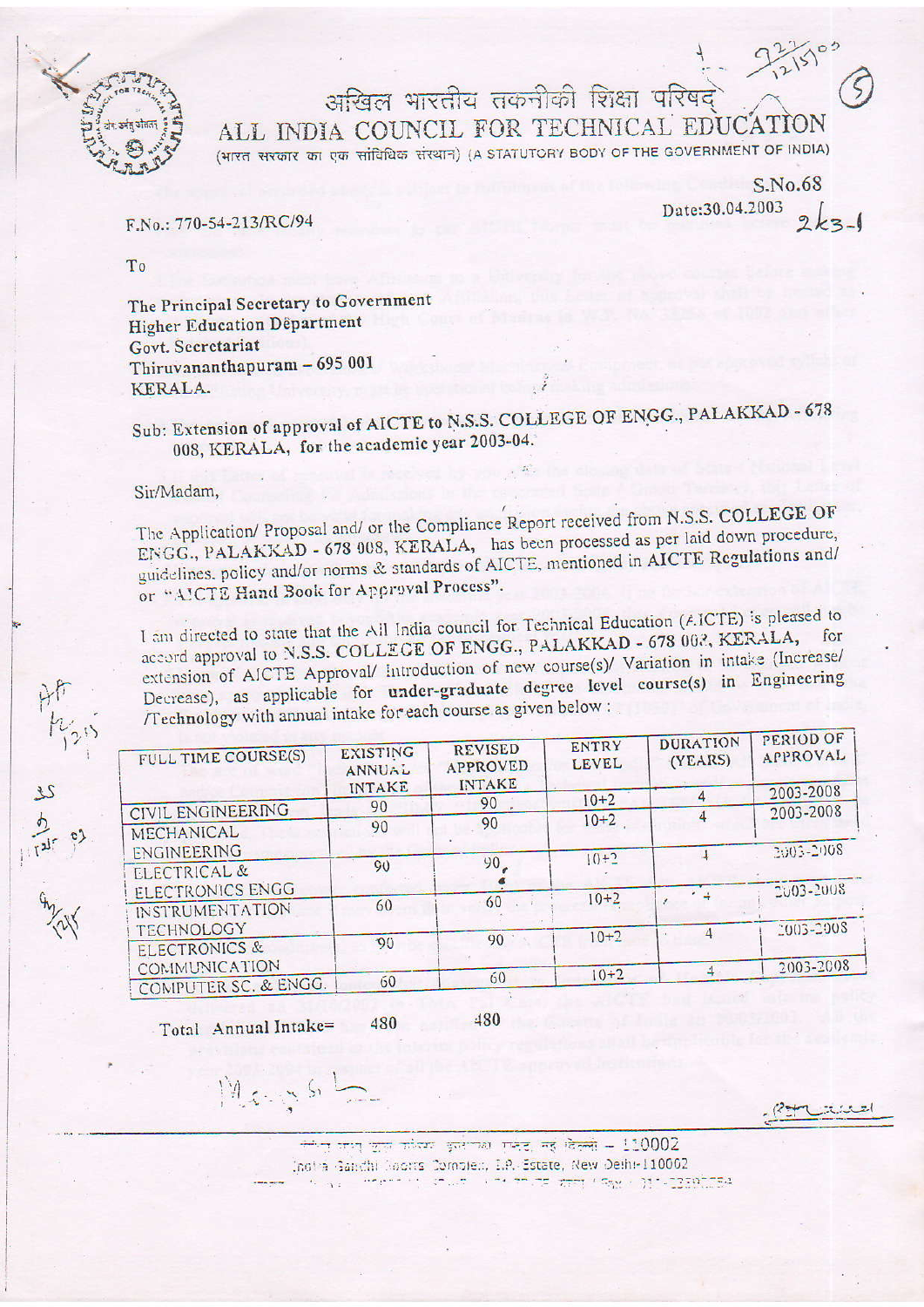The approval accorded above is subject to fulfillment of the following Conditions:

The same of the contract of the contract of the contract of the contract of the contract of the contract of the contract of the contract of the contract of the contract of the contract of the contract of the contract of th

- 1.All full time faculty members as per AICTE Norms must be recruited before making admissions.
- 2. The Institution must have Affiliation to a University for the above courses before making admissions. In the absence of such Affiliation, this Letter of approval shall be treated as Withdrawn. (Order of the High Court of Madras in W.P. No. 33256 of 2002 and other Batch of Petitions).
- 3.All the required Laboratories/ Workshops/ Machineries/ Equipment, as per approved syllabi of the affiliating University, must be operational before making admissions.
- 4. The approved course(s) shall commence as per the academic calendar of the Affiliating University.
- 5.If this Letter of approval is received by you after the closing date of State / National Level Central Counseling for Admissions in the concerned State / Union Territory, this Letter of approval will not be valid for making any admission during the above specified academic year, and shall be treated as withdrawn.
- 6. No excess admission shall be made by the Institution during any academic year.
- 7. The approval is valid only for the academic year 2003-2004. If no further extension of AICTE approval is received beyond the academic year 2003-2004, this Approval Letter will not be vaild for making any admission for the subsequent years.
- 8.Name of the Institution, Name of the Society/Trust, are not allowed to be changed without prior approval of AICTE. The name and title of the institution should be such that "the Emblems and Names (Prevention of improper use) Act 12 (1950)" of Government of India, is not violated in any manner.

The use of word "Indian" and /or "National" and/or "All India" and/or "All India Council" and/or Commission" in any part of the name of a Technical Institution and/ or any name whose abbreviated form leads to "IIM"/ "IIT"/"IISC"/"IIIT"/ "AICTE"/ "UGC" shall not be permitted. These restrictions will not be applicable for those institutions which are established with the name approved by the Govt. of India.

- 9. In exercise of power conferred under 10(p) of the AICTE Act, AICTE, may inspect the Institution any time it may deem fit to verify the progress/compliance or for any other purpose.
- 10. Any other condition(s) as may be specified by AICTE from time to time.

It may please be noted that consequent to judgement of Hon'ble Supreme Court delivered on 31/10/2002 in TMA Pai Case, the AICTE had issued interim policy regulations, which has been notified in the Gazette of India on 20/03/2003. All the provisions contained in the interim policy regulations shall be applicable for the academic year 2003-2004 in respect of all the AICTE approved institutions.